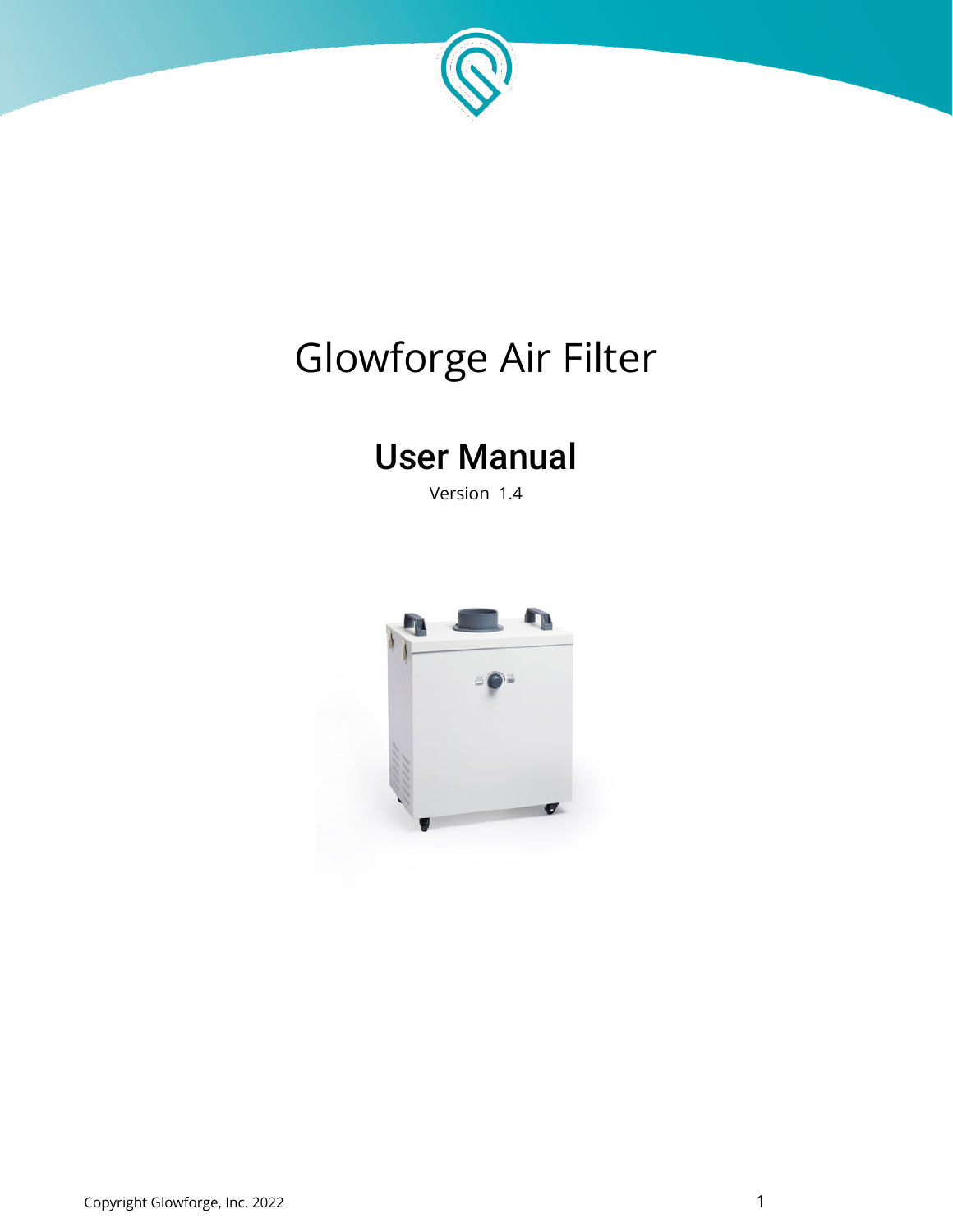

### Introduction

 You already know about the incredible things you can do with a Glowforge 3D laser printer. With a Glowforge Air Filter, you can do those things *anywhere* .

But before you can do any of that, you'll need to read the information in this manual.

 Our job is to make sure that every part of your Glowforge experience is delightful. Unfortunately, right now you'll need to read a few pages that are not delightful: the Glowforge Air Filter safety information. They're a little dry, and a bit scary. The safety section was written by our safety team, in the most direct language possible, to make absolutely certain you can operate your Glowforge Air Filter safely.

 After the safety talk, we'll get back to the fun part: unboxing, simple setup... and step by step instructions for how to use your Glowforge Air Filter during laser time!

 PS: If you see anything that is unclear or seems incorrect, please let us know immediately at  [support@glowforge.com](mailto:support@glowforge.com).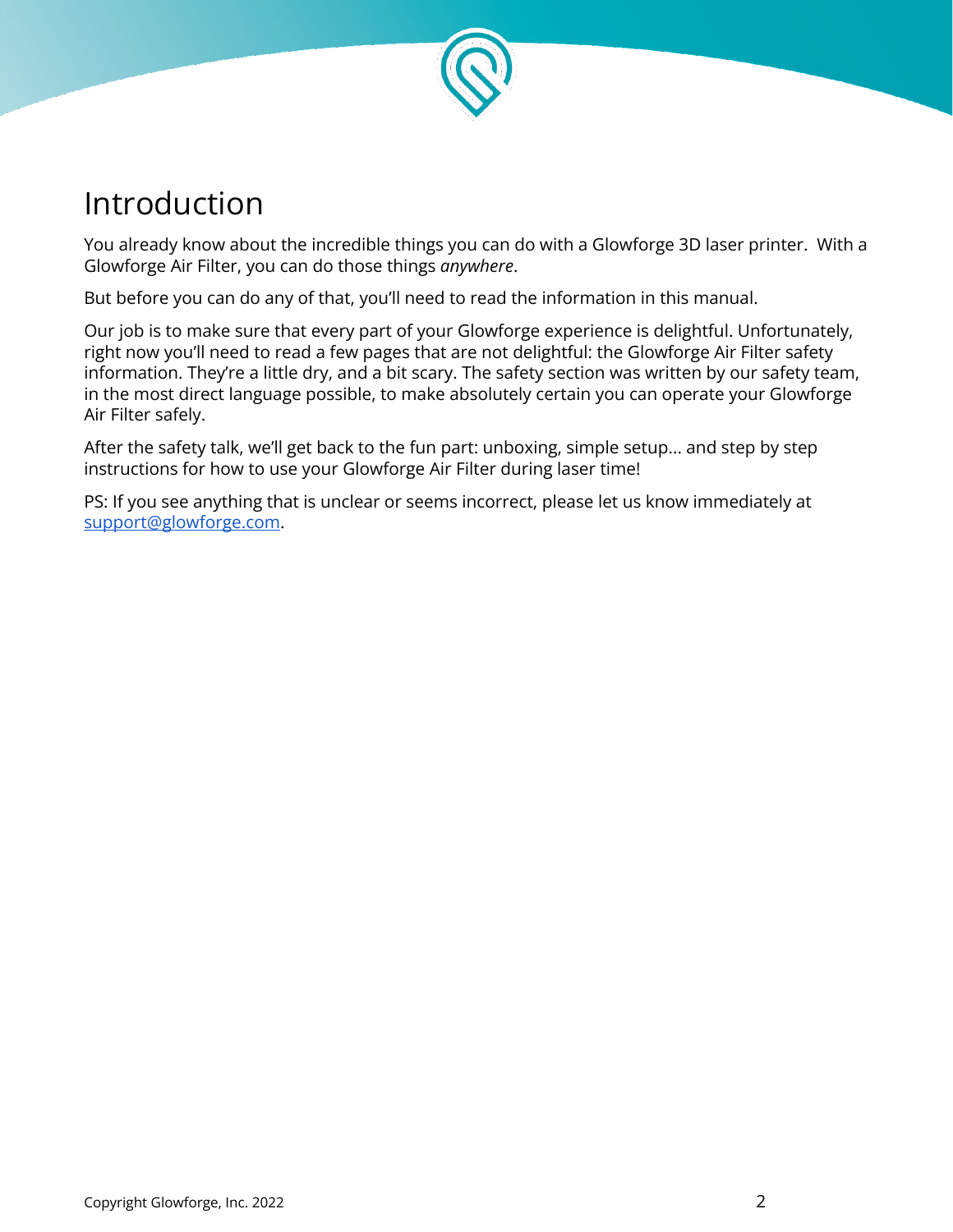

# Safety

 Now, it's time to be serious. Improperly operating the Glowforge Air Filter unit can cause fire and health hazards. These can result in serious injury or even death.

### Before you start

- Read this manual before using your Glowforge Air Filter, and ensure everyone else who uses it reads this too.
- Always follow all instructions in this manual, in the Glowforge Manual and in the Glowforge App.
- Use the Glowforge Air Filter only with a Glowforge Basic, Plus, or Pro.
- Children require the supervision and assistance of an adult at all times.
- This product may be subject to regulations and standards, particularly when installed in an educational institution or place of work. Ensure that you comply with all applicable rules.

### Electrical Safety

To reduce the risk of electric shock or fire:

- Do not try to service, repair, or modify the Glowforge Air Filter in a manner not described in this manual.
- Do not open any sealed portion of the Glowforge Air Filter or try to access the wiring. Damage caused by opening the case is not covered by the warranty.
- If the Glowforge Air Filter or its power cord is damaged, unplug the power cord and contact  [support@glowforge.com](mailto:support@glowforge.com) immediately.
- In the event of any emergency or malfunction, unplug the power cord on the back of the unit.
- Use only a properly grounded 120 VAC outlet that meets local building codes.
- The Glowforge Air Filter may draw up to 3 amps. Ensure that the circuit can support at least a 350 watt load. Note: a standard 15A household outlet can support both a Glowforge printer and a Glowforge Air Filter if nothing else is drawing power from the circuit.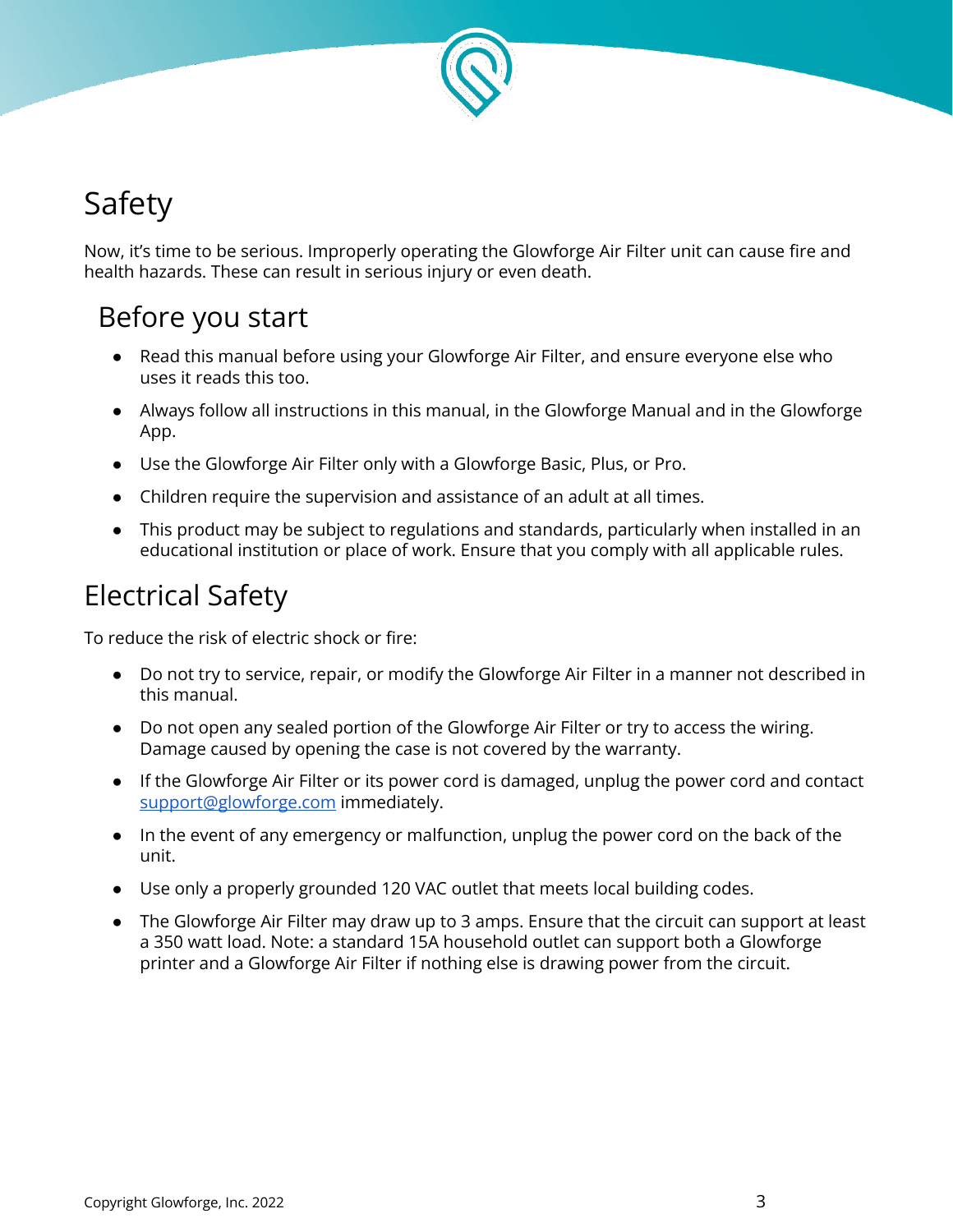

### General Safety

- **If you detect a strong, sharp smell that also causes eyes, nose, or throat irritation, or if there is visible smoke escaping your Glowforge printer while the lid is closed, your Glowforge Air Filter is not operating properly. Follow all instructions in this manual. If the irritation and/or smoke emissions do not abate, discontinue using your Glowforge Air Filter and contact support.**
- Do not disconnect the hose, open the case, touch anything inside, or perform any maintenance or operations while the Glowforge Air Filter is plugged in.
- The Glowforge Air Filter has sparking parts inside. Do not use in areas where gasoline, paint, flammable liquids, or gasses are used or stored.
- Do not use the Glowforge Air Filter without a Filter Cartridge.
- Do not plug in the Glowforge Air Filter while the lid is open or the latches are not fully engaged. Doing so could cause electric shocks or physical harm from moving parts.
- Do not use the Glowforge Air Filter when the Filter Cartridge is clogged. This will shorten the life of the machine and any resulting damage caused is not covered by your warranty.
- Do not modify a Filter Cartridge for any reason.
- Use only with Filter Cartridges manufactured by Glowforge for use with this Glowforge Air Filter.
- Edges of the Air Filter and Filter Cartridge may be sharp. Use caution when handling.

### Operating Environment

To prolong the life of your Glowforge Air Filter and to reduce the risk of fire or mechanical failure:

- Do not use if the ambient temperature is below 40 degrees Fahrenheit (5 Celsius) or over 120 degrees Fahrenheit (48 Celsius).
- Do not use if the ambient air is below 40% humidity or above 80% humidity. Air above 80% humidity can clog the filter which may cause damage.
- Do not use the Glowforge Air Filter outdoors.
- Do not use the Glowforge Air Filter in an environment where it may come into contact with liquids, moisture, grease, or excessive dust or small particles.

### Materials

 ● Use your Glowforge Air Filter only when printing on material that is laser compatible. Only the manufacturer or supplier of material can confirm that it is laser compatible. Glowforge recommends the use of Proofgrade™ materials with the Glowforge Air Filter.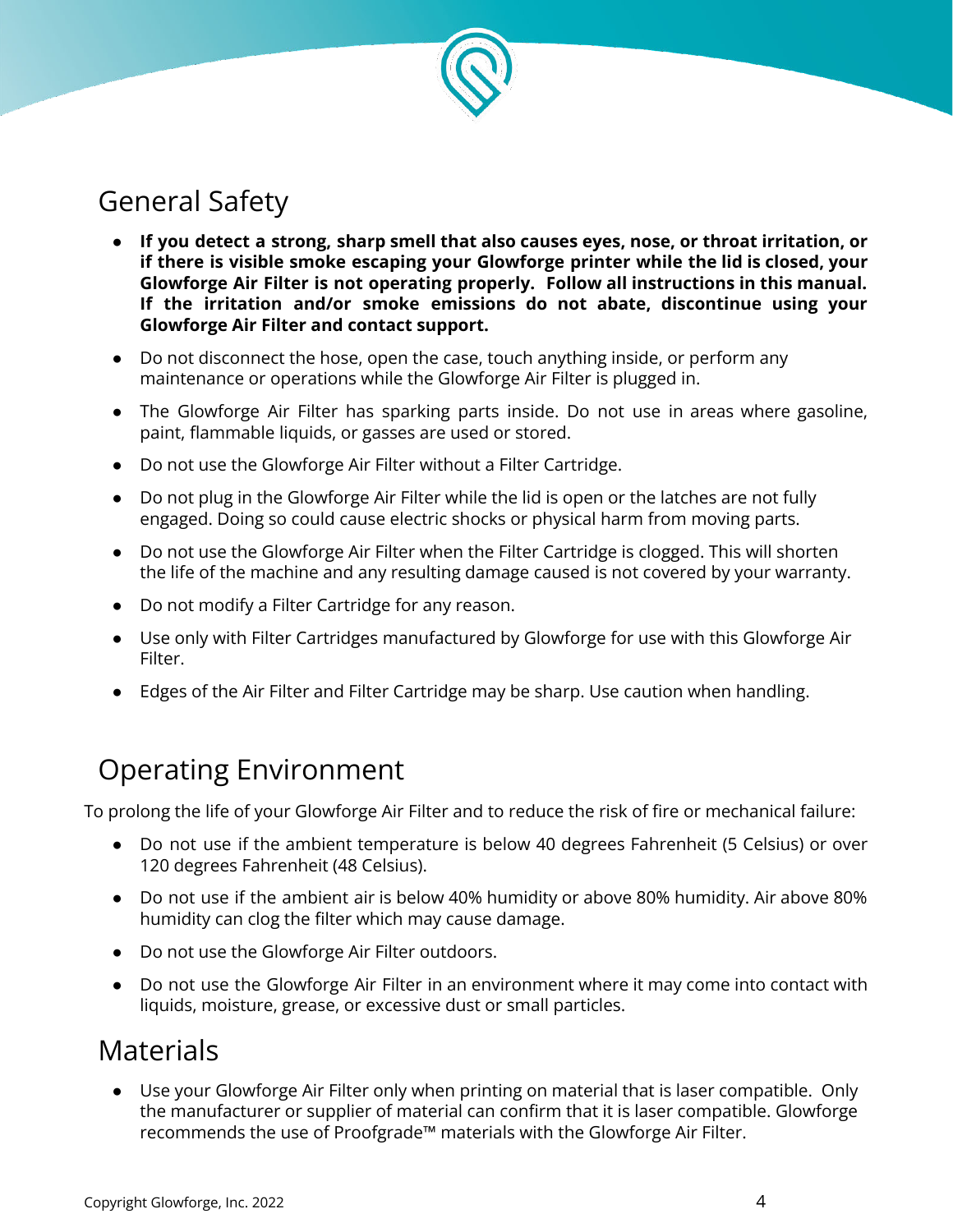

- Non-laser compatible materials may contain harmful or toxic chemicals that are not treated by the Glowforge Air Filter and could cause injury or death.
- Non-laser compatible materials may cause damage to your Glowforge Air Filter.
- Some laser-compatible materials, such as MDF or Proofgrade Draftboard, may cause the Filter Cartridge to need replacement more frequently.
- Damage resulting from the use of non-laser compatible materials is not covered by the Glowforge Air Filter warranty.

## Glowforge Air Filter Regulatory Information

 This product conforms to applicable CE requirements and RoHs. It is suitable for use with Glowforge Basic, Plus, and Pro 3D laser printers.

### Specifications

| <b>Glowforge Air Filter</b>              |                       |  |
|------------------------------------------|-----------------------|--|
| <b>Air Inlet Interface</b>               | 100mm diameter Flange |  |
| <b>Input Voltage</b>                     | AC110V                |  |
| <b>Maximum Power</b>                     | 350W (3A)             |  |
| <b>Filtering Efficiency</b>              | 0.3µm 99.97%          |  |
| <b>Noise</b>                             | < 70dB                |  |
| <b>Systemic Flow</b>                     | $350m^3/h$            |  |
| <b>Dimensions of</b><br><b>Main Unit</b> | L410×W265×H430mm      |  |
| Weight                                   | 22.0 <sub>kg</sub>    |  |

The Glowforge Air Filter has the following specifications:

The Glowforge Air Filter is manufactured by:

 Glowforge, Inc. 2200 1st Avenue South, First Floor Seattle, WA 98134

For more information or support, contact support@glowforge.com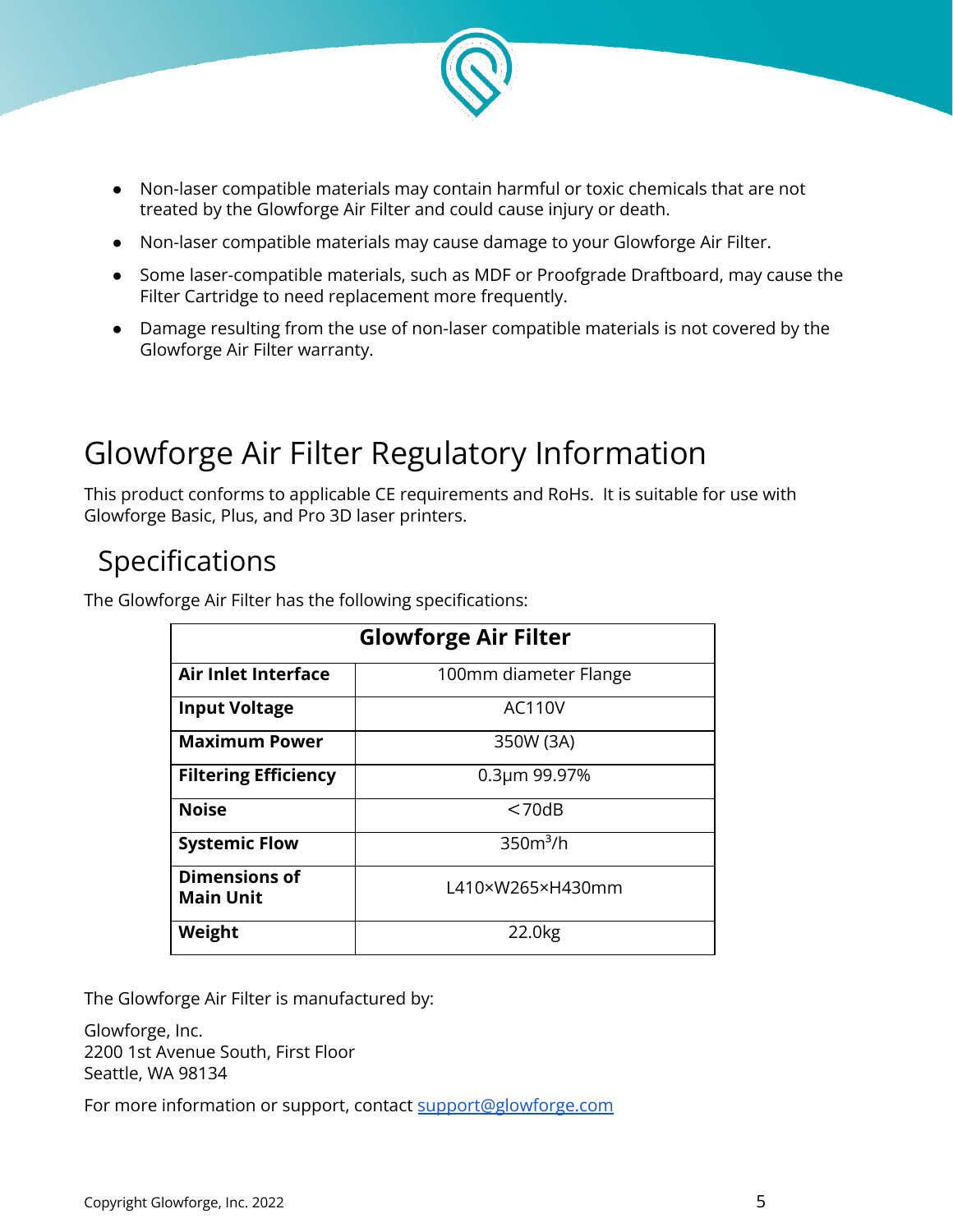

## Labeling

 This label appears on the back of every Glowforge Air Filter, with an appropriate serial number, in the spot indicated by the arrow in the diagram below.



Rear view of unit Manufacturer's label

## Getting Started

Now that you've read all about Safety, you're ready to get lasering!

 Unboxing will take just a few minutes – we can't wait for you to get started either. Of course, if you encounter any challenges along the way, our Customer Success team can be reached at support@glowforge.com to help.

Let's get started, shall we?

### Check for damage

 If your packaging or any part of your Glowforge Air Filter shipment is visibly damaged on arrival, we want to make it right as soon as possible! Send photos of the damage to support@glowforge.com and wait until you hear back from us. If the Glowforge Air Filter itself is visibly damaged, do not plug it in or attempt to operate it; contact us immediately.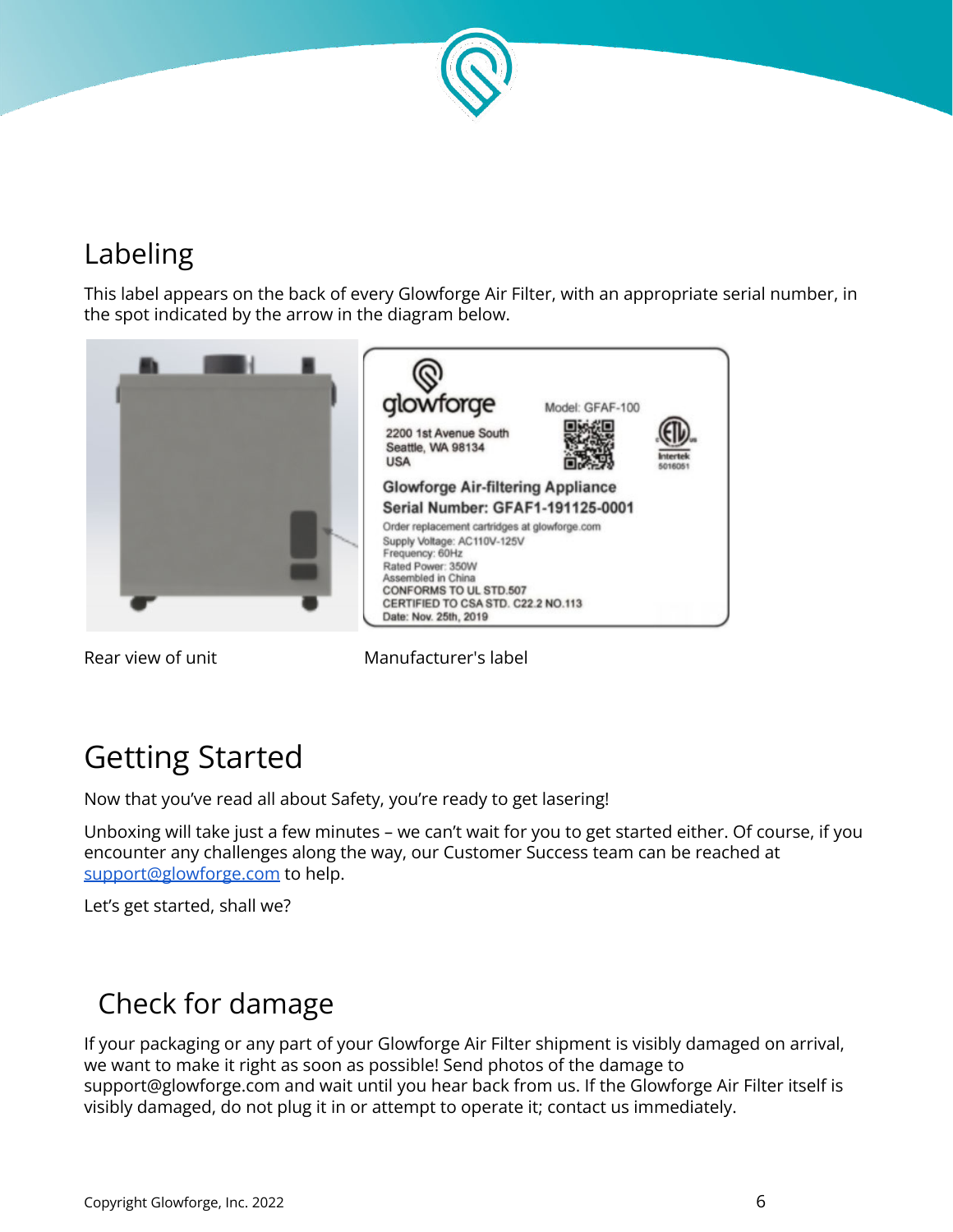

### Unbox your Glowforge Air Filter

### **Locate your Glowforge Air Filter.**

 Your Glowforge Air Filter must be on a flat surface, like the floor. It needs to be positioned so that the 8-foot (2.4384 m) exhaust hose can connect to the back of your Glowforge while making no more than three 90-degree bends.

 Your Glowforge Air Filter blows air out, so ensure that there are no obstructions within two inches (5.08 cm) of the vents on either side.



 *Vents are on two opposite sides* 



### **Unseal your Glowforge Air Filter box.**

 Carefully cut tape sealing the top of your Glowforge Air Filter box and open it. Remove the power cord and the top piece of foam.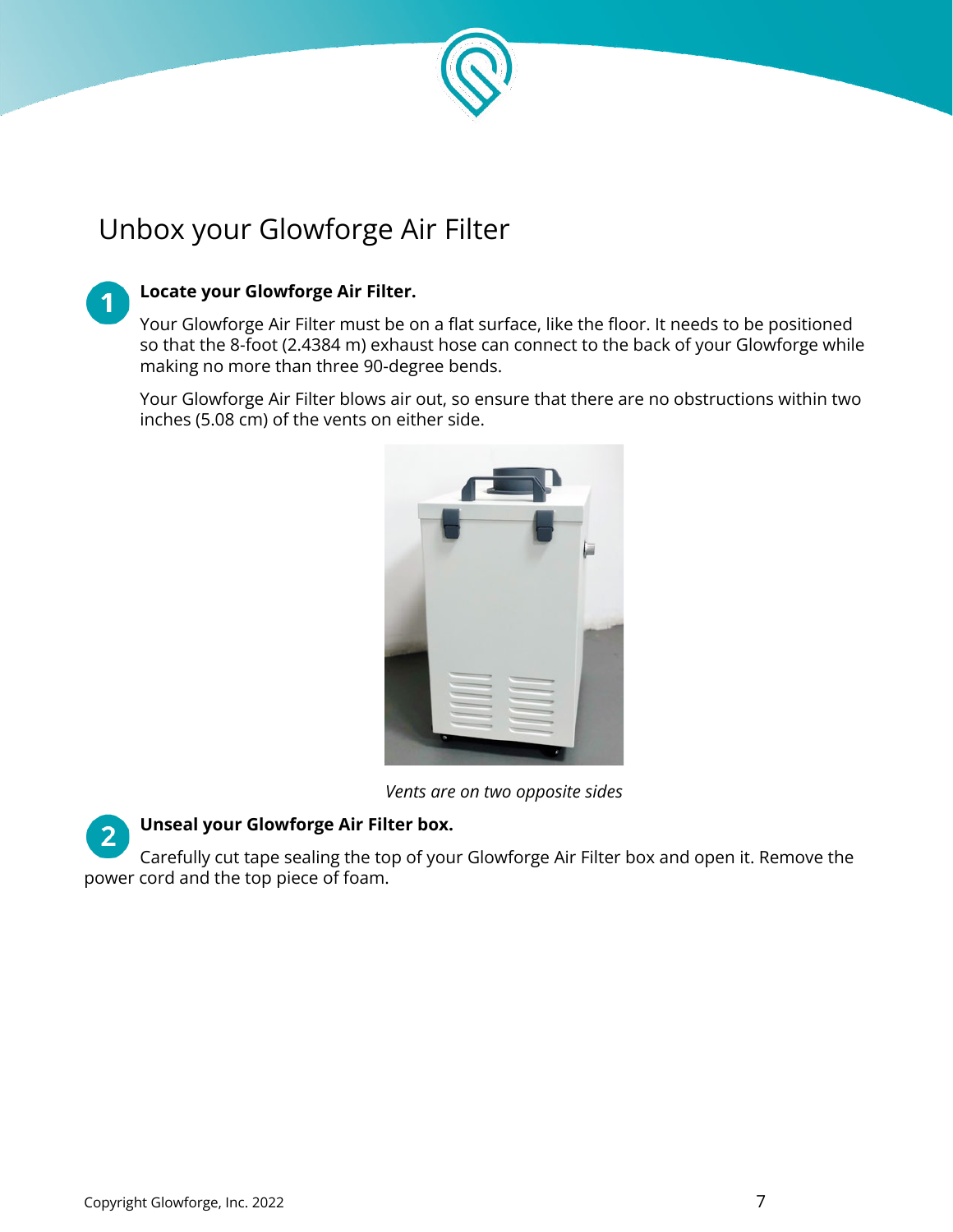



#### $3<sup>2</sup>$  **Remove the Glowforge Air Filter.**

 The Glowforge Air Filter is heavy, so have a friend help. Grasp the two handles on top of the Glowforge Air Filter through the clear plastic bag and lift the filter out of the box. Place it on the floor.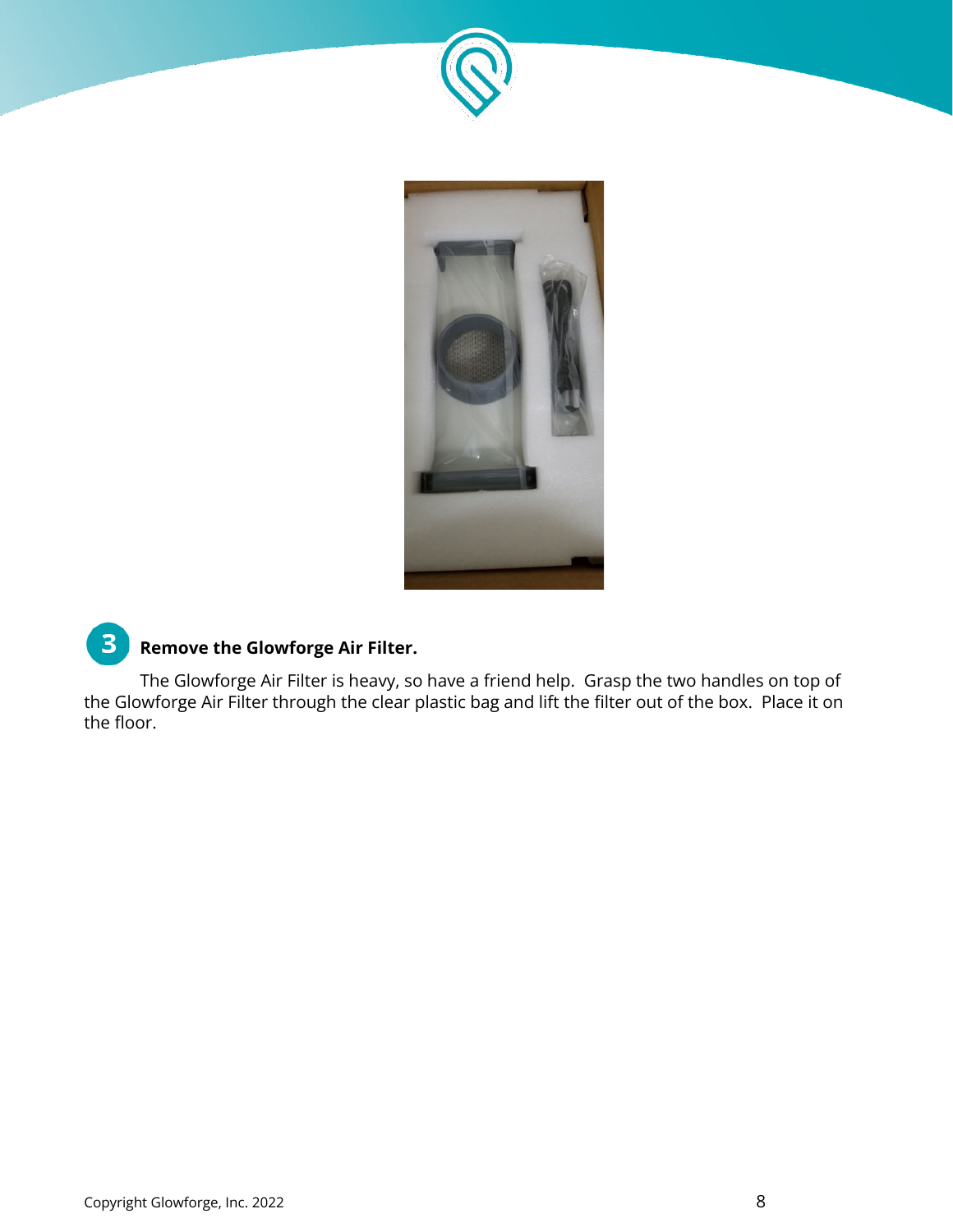





Lift the clear plastic bag over the top of the filter to remove it.

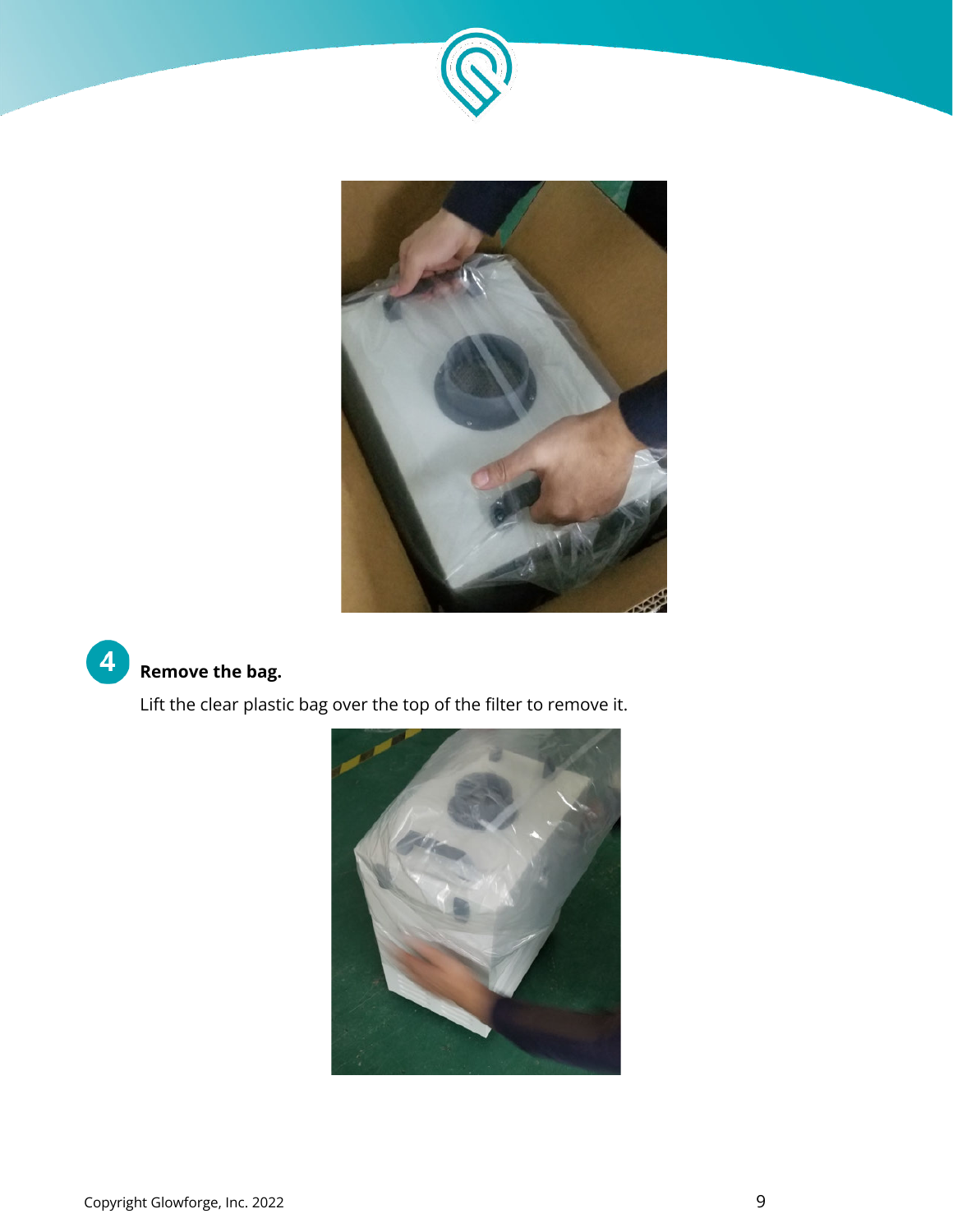

### **Save the packaging material including the box, foam, and bags.**

 If you need to move your Glowforge Air Filter, for example to ship it back for warranty service, you'll need all the original packing materials. The Glowforge Air Filter cannot be shipped safely without the original packaging materials.



 *Glowforge Air filter front view, showing dial* 

5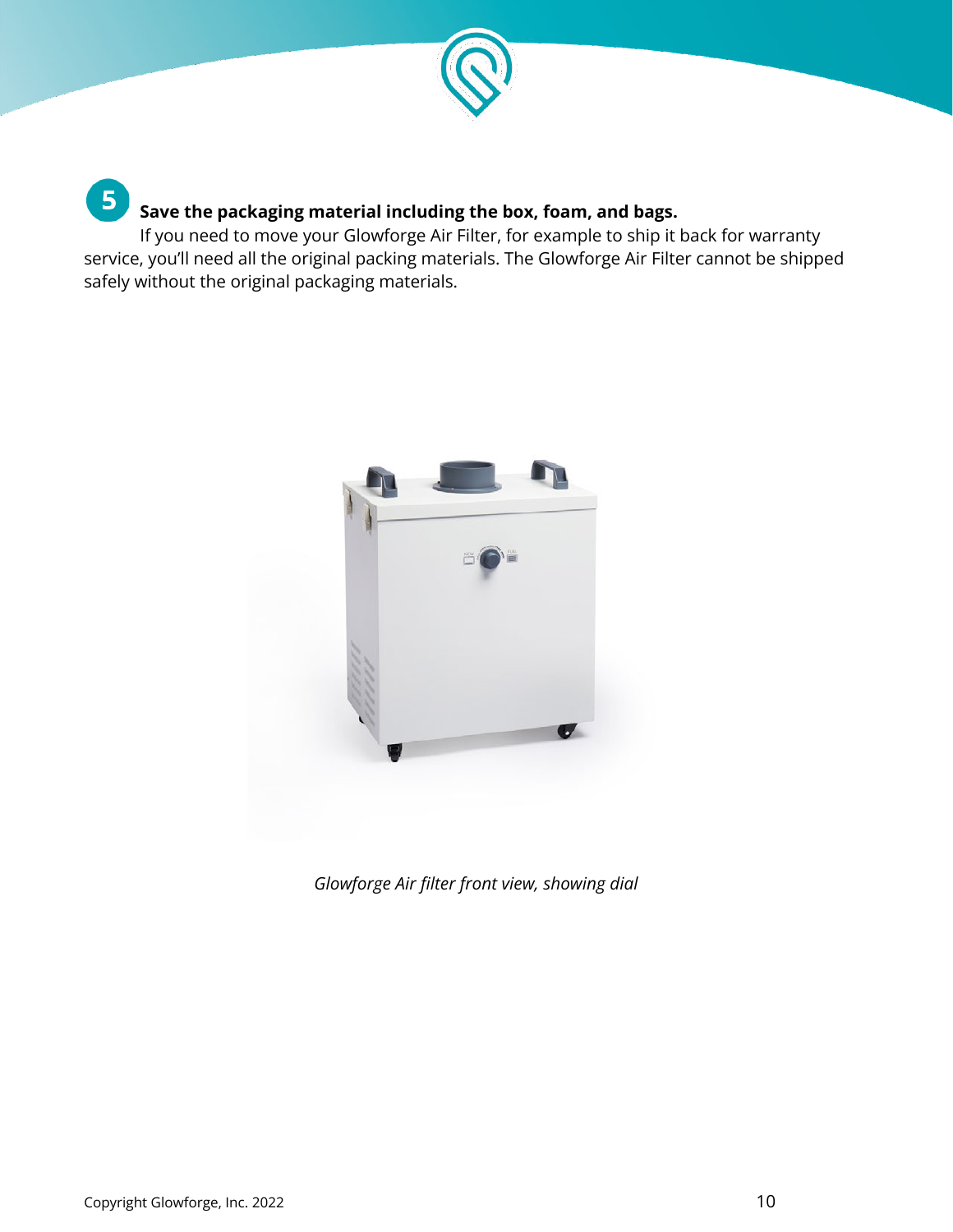



 *Glowforge Air filter back view, showing power switch, plug connection, and label* 



 *Glowforge Air Filter top view with lid removed, showing Filter Cartridge. Filter Cartridge is pre-installed.*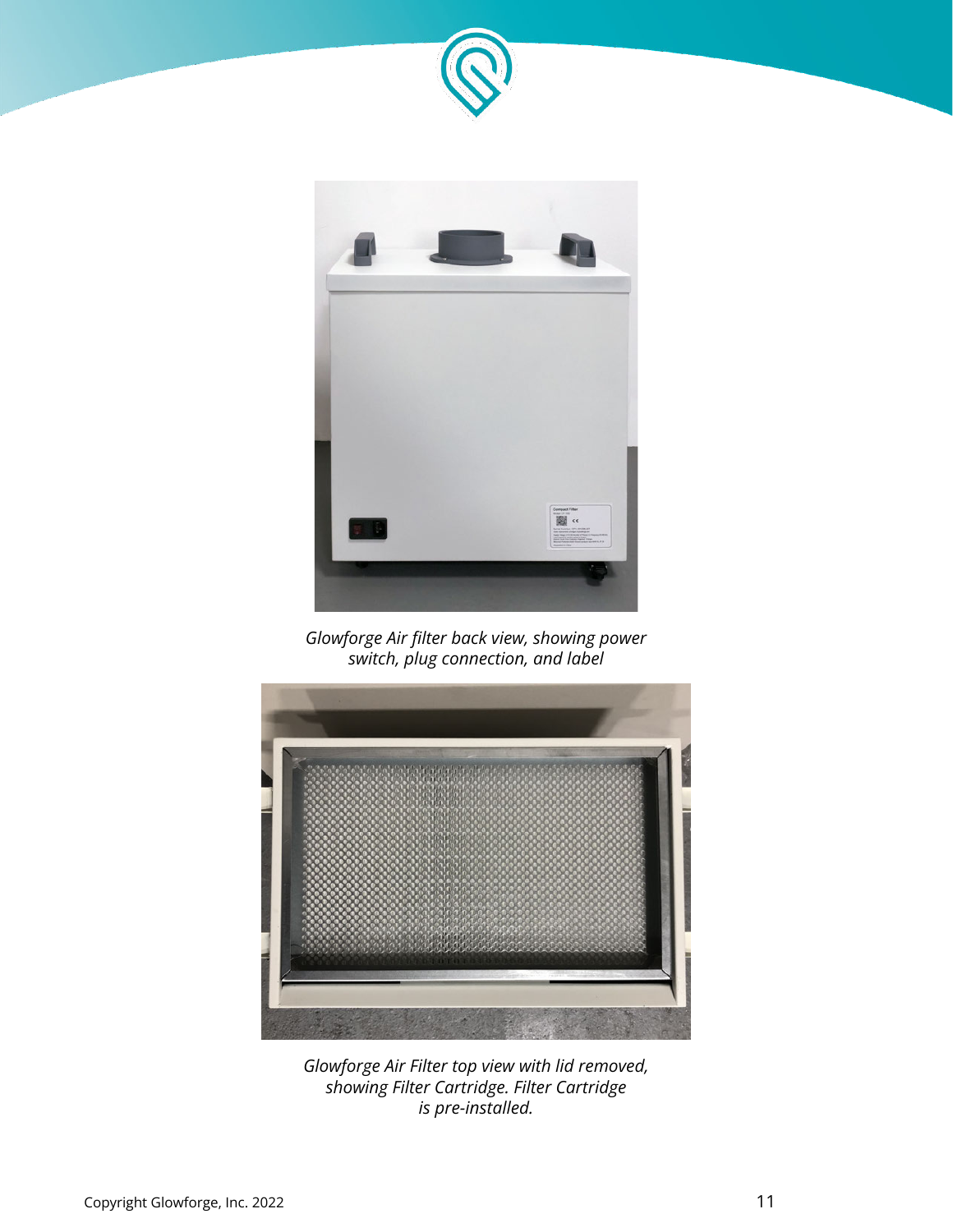

### Connect Glowforge Air Filter to your Glowforge

### **Connect Glowforge Air Filter to Glowforge Printer with exhaust hose.**

 Take the exhaust hose and two ring clamps that came with your Glowforge Printer. If you would like a new one, you can purchase a new one in the Glowforge shop:

https://shop.glowforge.com/products/hose?taxon\_id=57

 *Your Glowforge printer came with an accessory pack that includes the exhaust hose and two ring clamps (shown on the left side)* 

 If you are using the exhaust hose to vent to the outside, you may reuse the hose, and you may skip this step since the hose is already connected to your Glowforge.

 Squeeze the two ends of the ring clamp together to make it larger, then slide the end over the hose.

 While squeezing the ring clamp again, slide the hose and the clamp over the exhaust connection on the back of your Glowforge printer. The clamp pressure will hold it in place.

 Let go. Check that the clamp is holding the exhaust hose tightly to the exhaust connection. Make sure the hose does not come off with a gentle tug.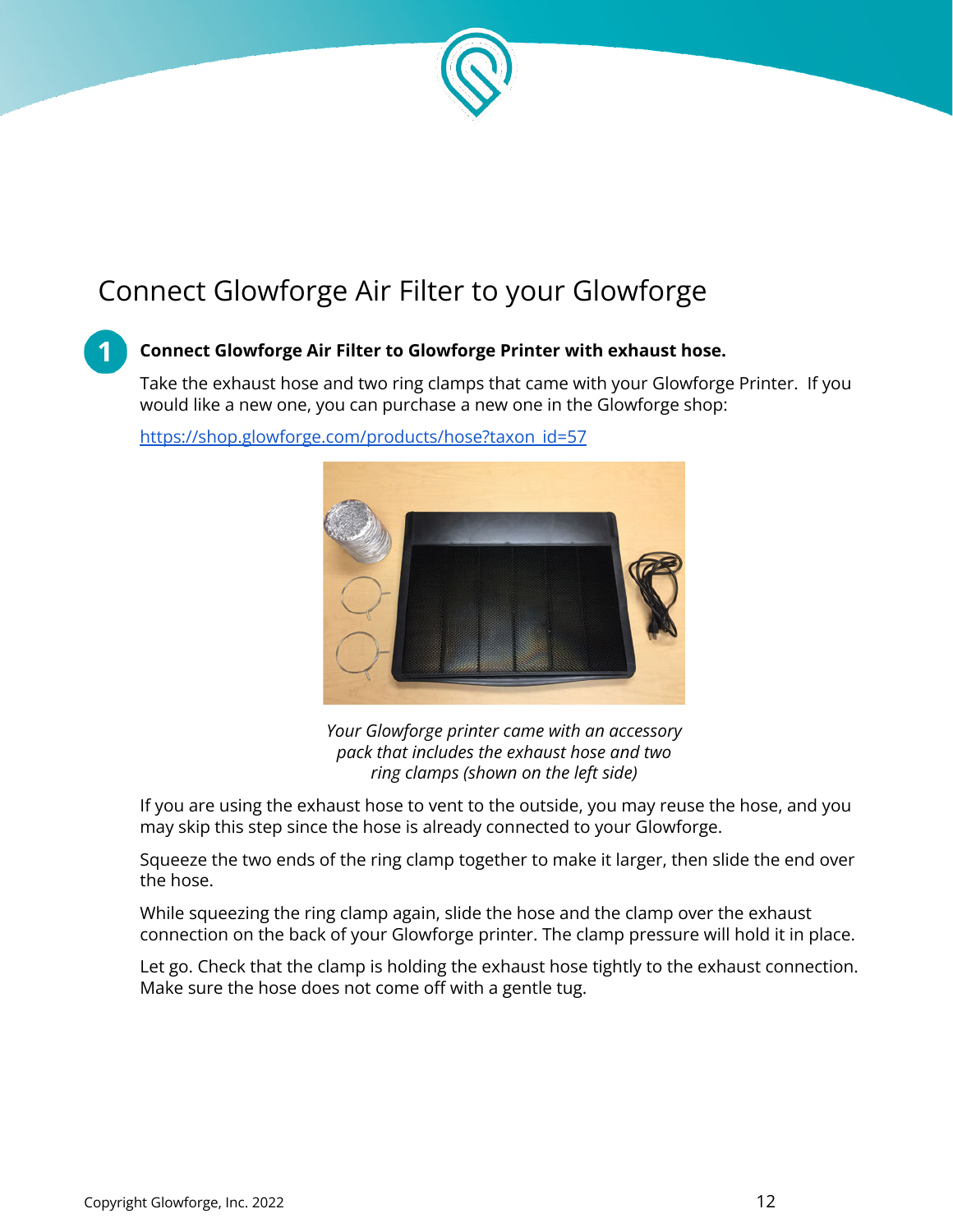





### **Connect Hose to Glowforge Air Filter**

 Put the other clamp around the other end of the hose. Repeat the procedure above to attach the exhaust hose to the top of the Glowforge Air Filter with the ring clamp.

 Keep the hose as straight as you can, with no more than three turns of 90 degrees or less. Make sure the hose isn't twisted, pinched, kinked, punctured, or flattened. If there is extra hose, do not let it sag; wrap it tightly with duct tape to keep the hose length as short as possible.

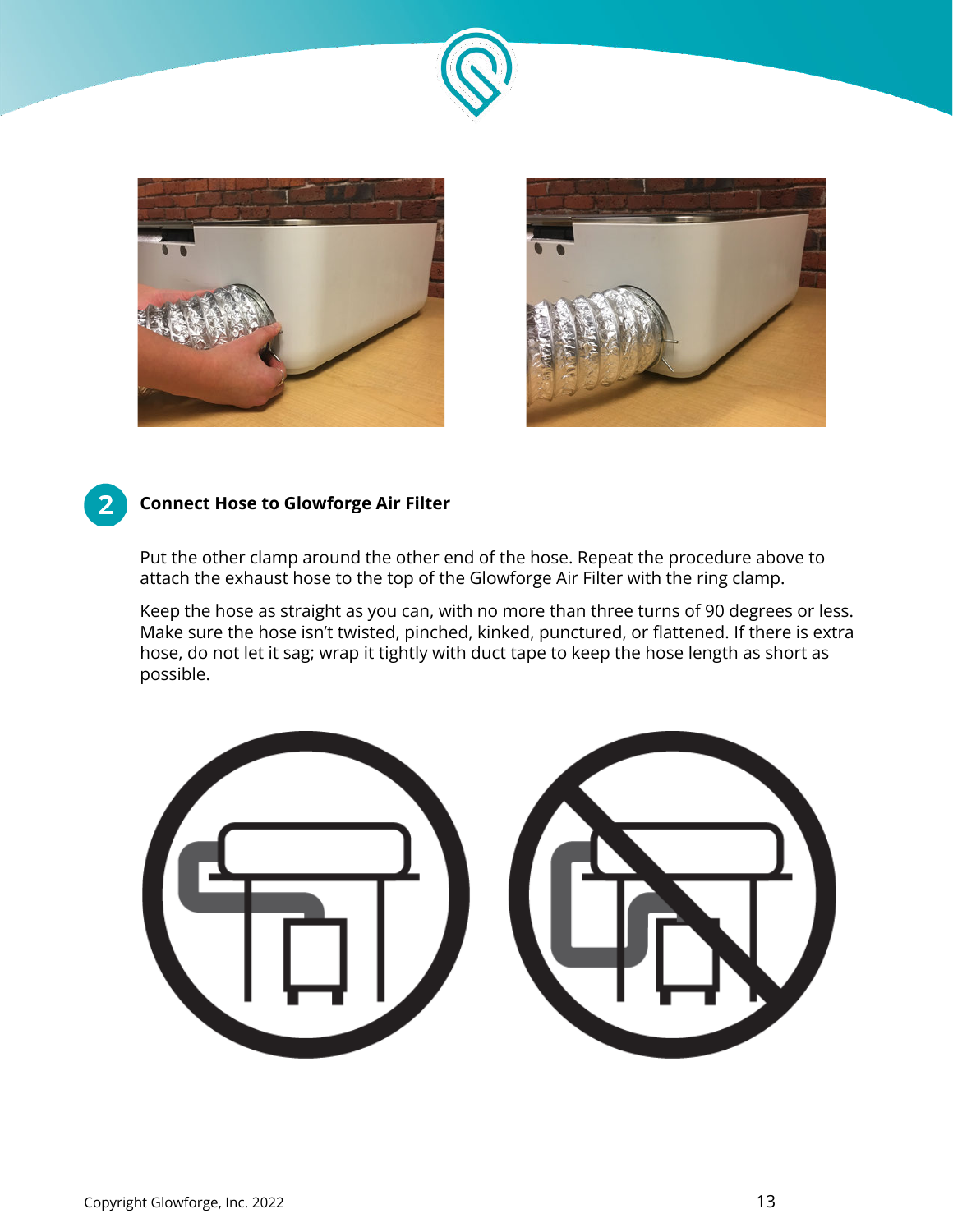





Verify that the power switch is "Off" (the 0 side depressed, as shown).

Verify the filter is installed and the lid is firmly closed.

 Plug the power cord into the back of the Glowforge Air Filter, then plug the power cord into the electrical socket. A standard grounded household socket works well.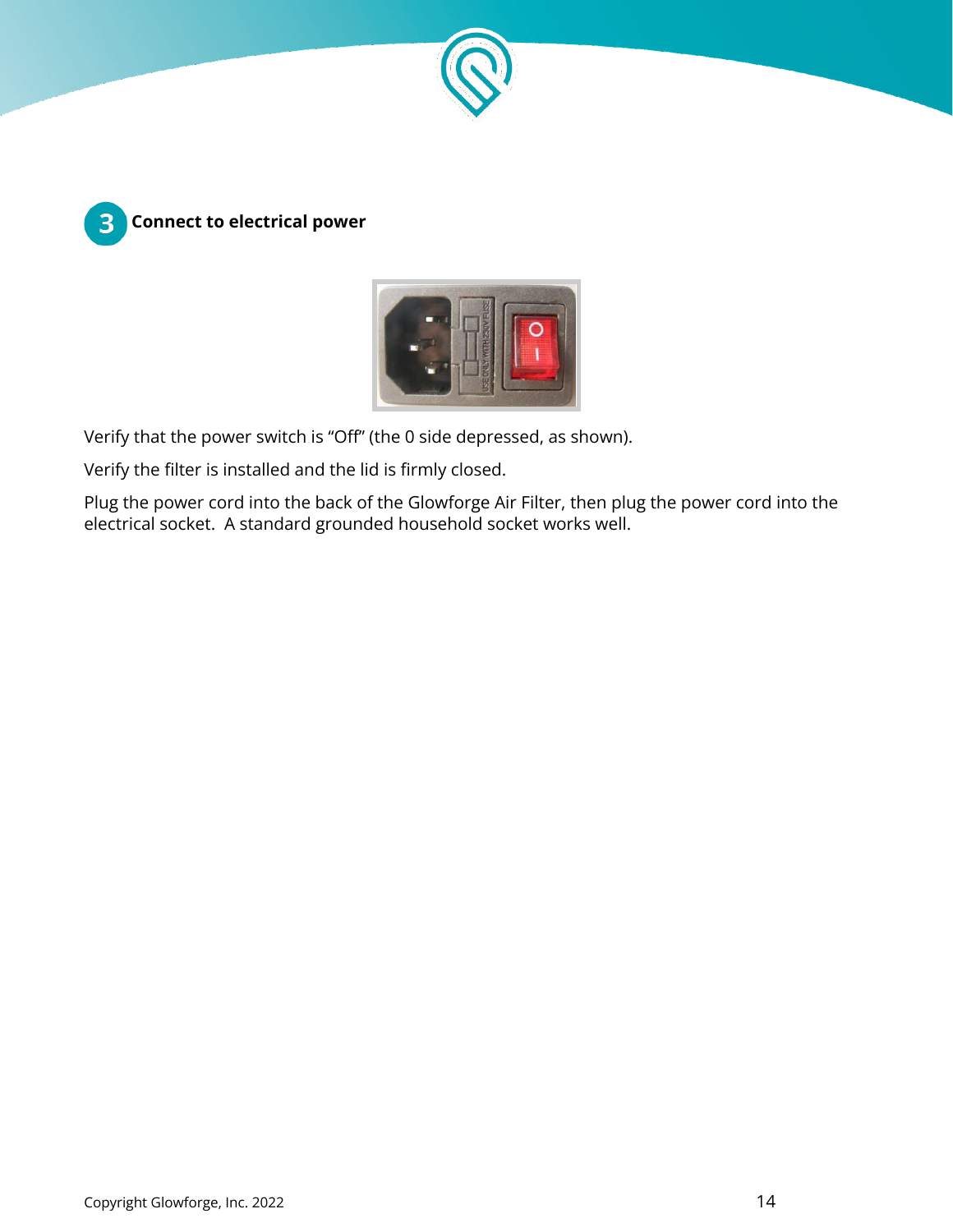



### **Enable the Glowforge Air Filter in the Glowforge UI**

- 1) Go to [https://app.glowforge.com](https://app.glowforge.com/) and log in, if necessary
- 2) Click the "Trace" button



 3) Click the gear icon, and then click the switch next to "Air filter attached". When you are done, the circle should be on the right, and the switch should turn teal.

|    | ✿                                                                                  |                                 |
|----|------------------------------------------------------------------------------------|---------------------------------|
| 13 | $\overline{1}$<br>$\overline{10}$<br>$\overline{\phantom{a}}$<br>Refresh bed image | $\rightarrow$<br>$\overline{1}$ |
|    | Set Focus                                                                          |                                 |
|    | Air filter attached <sup>7</sup>                                                   |                                 |
|    | Units                                                                              | in                              |

The fans will now run at the correct speed to match the Glowforge Air Filter's internal fans.

#### **Turn your Glowforge Air Filter knob to the right setting.**  5.

 The knob on the Glowforge Air Filter controls the power to the fan. When it is too high or too low, your Glowforge Air Filter will not work properly.

 When you first use your Glowforge Air Filter, turn it to "New". The fan will use its lowest power setting, which is the best setting for a new filter. Do not use a higher setting, as more power will move air too quickly, and smoke and fumes may not be completely removed.

 After you have used the filter for a while, the filter cartridge will start to fill. More power will be required to move the air through the Glowforge Air Filter, and the "New" setting will no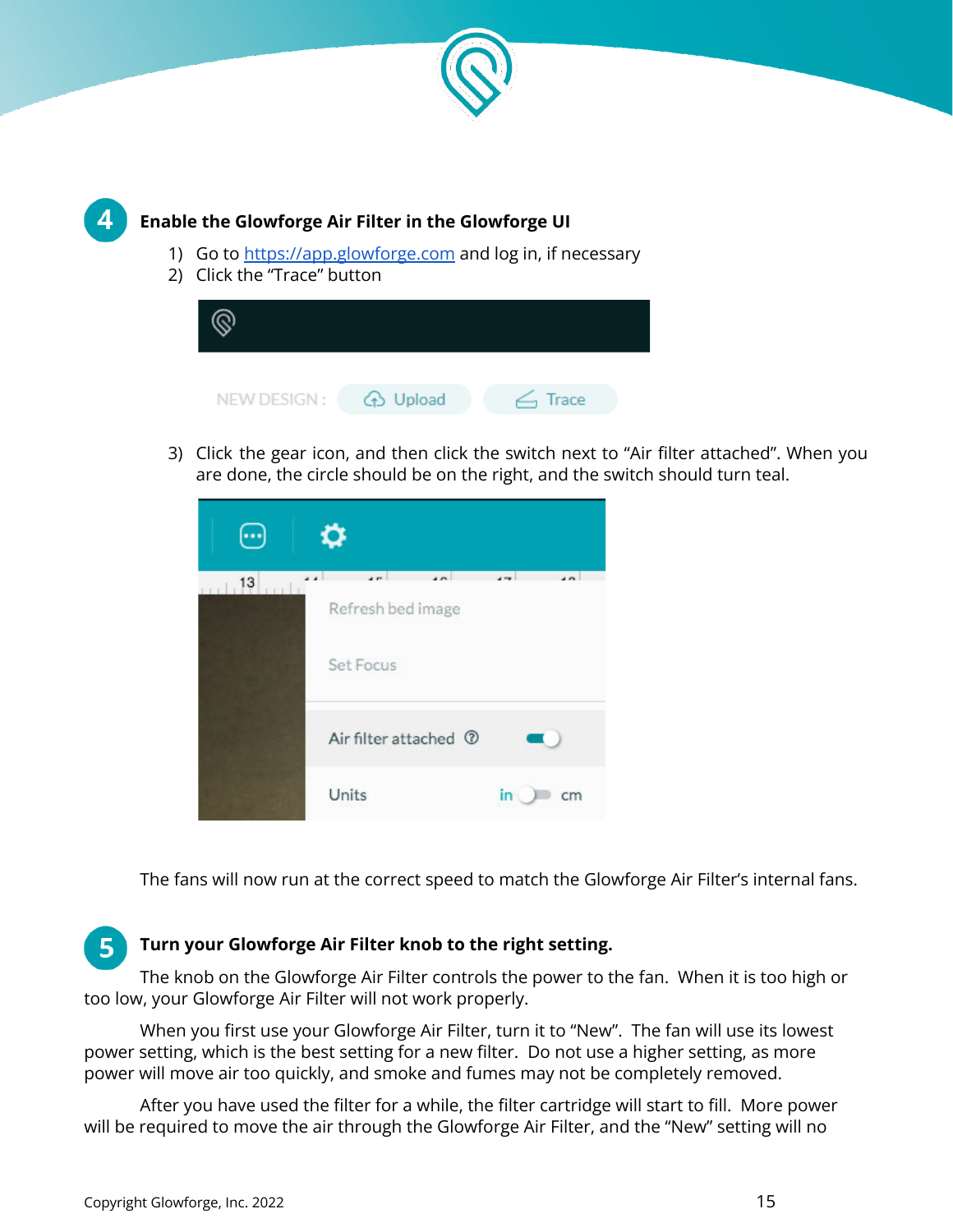

 longer reduce smoke and fumes. If you find there are smoke and fumes on the lowest setting, use the middle setting, halfway between "New" and "Full".

 Finally, when the filter cartridge is almost full, it will again stop reducing smoke and fumes, and more power will be required.. Turn the knob to "Full".



 *The bottom setting is off; the knob turns clockwise.* 

To begin, set your Glowforge Air Filter knob to "New".

Your Glowforge Air Filter is now ready for use, with the fan off.

### Print something amazing

Perform the following steps for each print.

### **Choose your materials.**

 Your Glowforge Air Filter has been tested with a wide variety of Proofgrade materials, and designed to work with all laser-compatible materials. However, some materials, like Proofgrade Draftboard or MDF, will cause your filter cartridge to fill up and require replacement much more quickly than others.

### **Turn on your Glowforge Air Filter.**

 Use the switch next to the power cord to turn your Glowforge Air Filter on before each print.

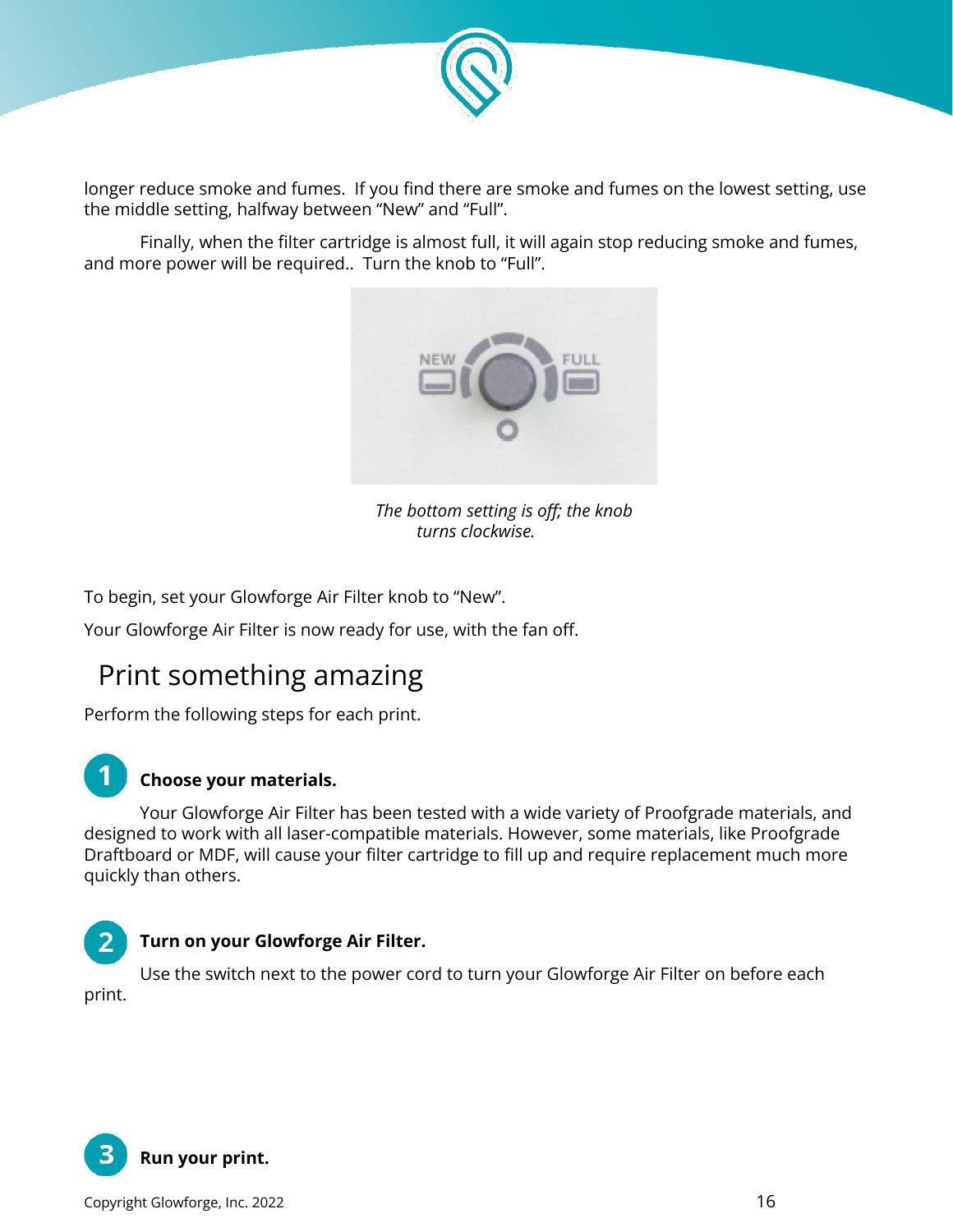

 Ensure that you use laser-compatible materials, like Proofgrade hardwood, plywood, and acrylic. Different materials will fill the filter cartridge at different rates. MDF and Proofgrade Draftboard are not recommended, as they will cause the filter cartridge to fill quickly.



### **When your print is done, leave your Glowforge Air Filter running.**

 Running air through your Glowforge Air Filter will prolong the life of the cartridge. For best results, leave it running one minute for each minute that you print. For example, when you finish two 30-minute prints, leave it running for an hour after they finish.

#### **Turn off your Glowforge Air Filter.**   $5<sub>1</sub>$

 When you're done, use the switch next to the power cable to turn off the Glowforge Air Filter.

 Materials will have an odor when they're removed. If you prefer, you can reduce this odor by leaving the materials in your Glowforge longer while the Glowforge Air Filter is running.

## Cleaning, Service & Moving

 Unplug your Glowforge Air Filter off before cleaning, moving, changing the filter cartridge, or doing any other cleaning or maintenance.

### Change Filter Cartridge

 When the air starts to move more slowly because the cartridge is full, a beeping sound will notify you. You may be able to turn the knob clockwise to increase the fan speed and extend the cartridge life a little more. The beeping sound may not always occur when the cartridge needs to be changed; for example, if the carbon is used up but the airflow is still high.

 When you detect smells during printing even when the Glowforge Air Filter dial is set to "Full", it's time to change the filter cartridge. Here's how.

### **Turn off and unplug your Glowforge Air Filter**

 The power switch is located on the back, next to the cord. Turn it off first, then unplug it from the wall.

#### $\overline{2}$  **Open Glowforge Air Filter**

 There are four latches holding the top of the Glowforge Air Filter in place. Lift the bottom of all four latches to release them. You do not need to remove the exhaust hose to change the filter cartridge.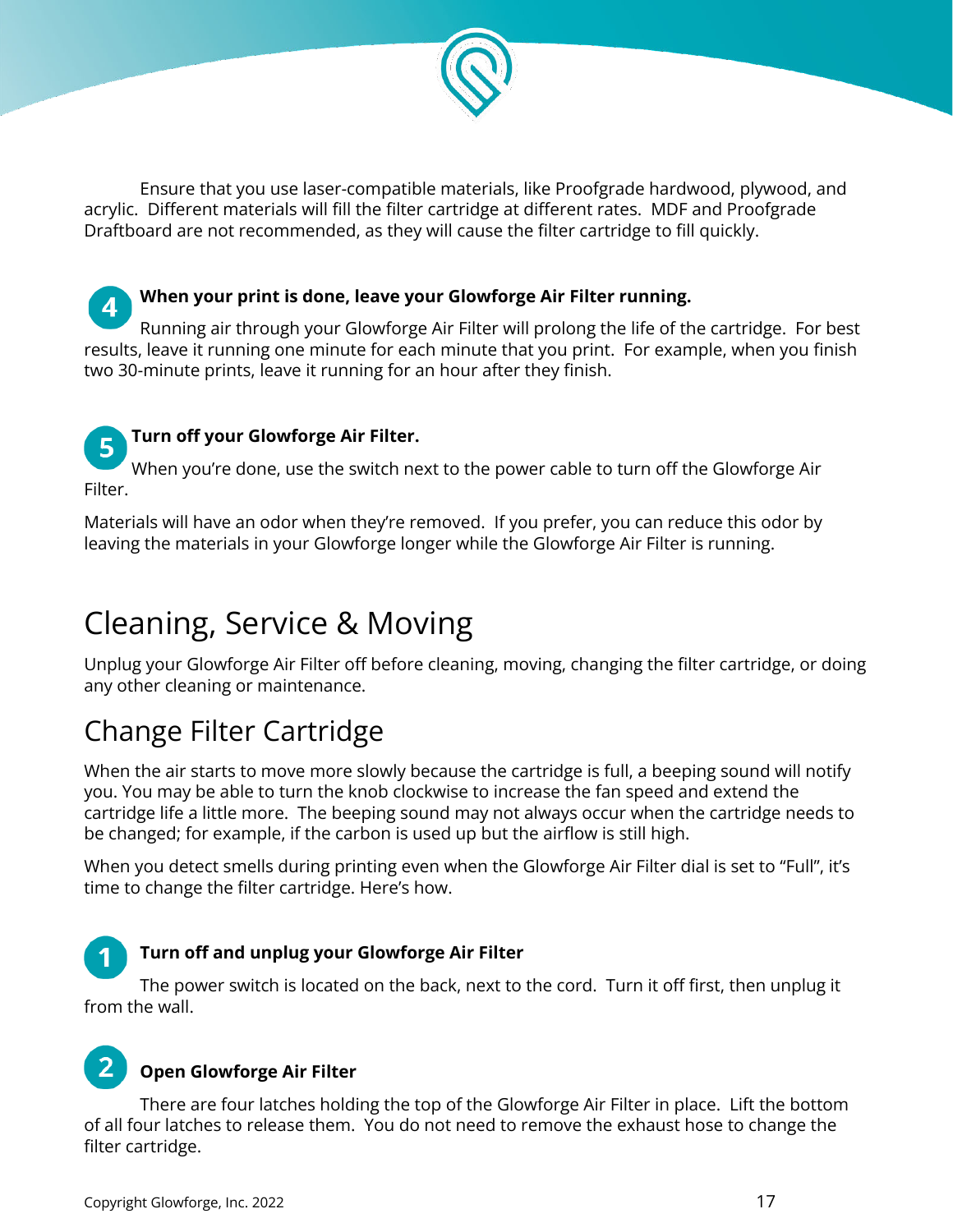

### **Remove and dispose of old filter cartridge**

 Grab and lift the metal lip to remove the filter cartridge from the Glowforge Air Filter. Dispose of the used filter cartridge in the garbage.



### *Lift the filter cartridge out*

#### $\mathbf{A}$  **Replace with a new filter cartridge**

You can purchase new filter cartridges from [https://shop.glowforge.com](https://shop.glowforge.com/). Unwrap the filter cartridge and inspect it for possible damage. Lower the new filter cartridge in the same way you removed the old one.

### **Latch the lid closed and recheck the exhaust hose.**

 Inspect each latch to ensure it is fully closed. Grab the lid handles and pull upward on the lid to ensure it does not come off. Finally, check the exhaust hose to ensure it has not become disconnected from either the lid or the back of your Glowforge.

### **That's it - you're ready to print!**

### Cleaning

 $\mathbf{3}$ 

 Turn off and unplug your Glowforge Air Filter off before cleaning. Ensure that the Glowforge Air Filter is closed before cleaning; interior areas should not be cleaned. You can clean all exterior surfaces with a rag dampened with isopropyl alcohol. Do not spray liquids on the Glowforge Air filter as they may get inside.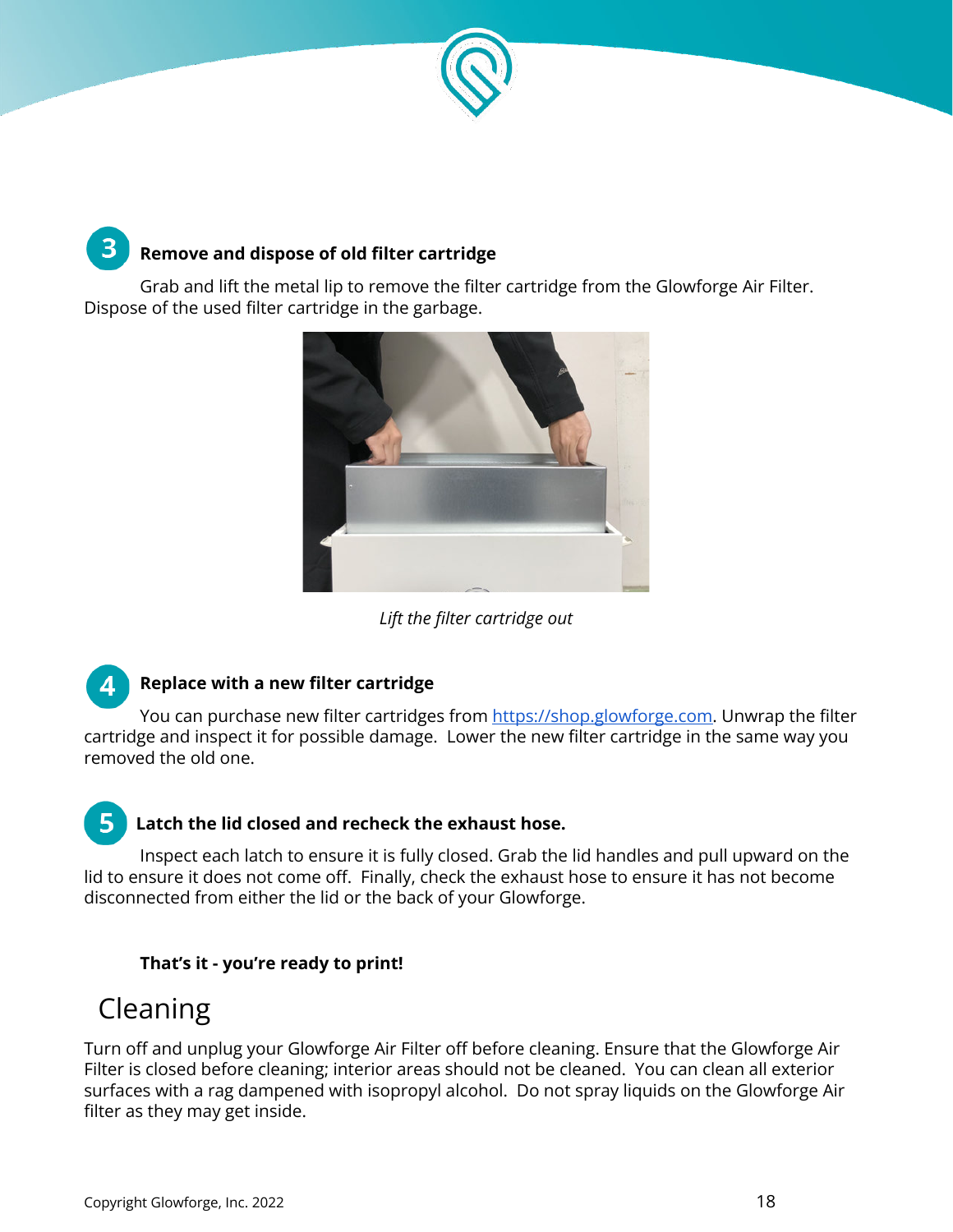

### Moving

 For protection, the Glowforge Air Filter must be packed in its original packaging when moved to a new location. Whether it's for a big move, taking your Glowforge printer and Glowforge Air Filter to an event, or for warranty service, you'll need to package your Glowforge Air Filter properly with the original box and packing materials. The Glowforge Air Filter cannot be shipped safely without the original packaging materials.

 To repack your Glowforge Air Filter, power the unit off and disconnect the power cord. Disconnect the exhaust hose and hose clamp from the lid. Re-pack in the original packaging.

# Troubleshooting

### Reducing Odors

 The Glowforge Air Air Filter is designed to allow you to safely and comfortably operate your Glowforge printer indoors. It will dramatically reduce odors, smoke, and fumes to safe levels. You should smell little to no odor coming from the exhaust vents of the Glowforge Air Filter itself.

Note, however, that even when used properly, odors may still occur from the following:

- Opening the lid after a print. Tiny amounts of smoke and fumes remain trapped in the crumb tray, and will escape when the lid is opened and the material is removed. This can be reduced by leaving the material in the Glowforge for a minute or two before removal.
- The materials themselves. After printing, the materials may have an odor for as long as a day or two. This can be minimized by using Proofgrade material, removing and disposing of the protective coating (which has the bulk of the odor), and by setting the materials aside for a day.
- The Glowforge itself. After being used for many hours, tiny particles of dust and resin will accumulate on the Glowforge itself. To minimize the odor, keep the lid closed when not in use, clean according to the Glowforge printer user manual, and leave the Glowforge connected to the Glowforge Air Filter when not in use.

### Eliminating smoke and fumes

 If you detect a strong, sharp smell that also causes eyes, nose, or throat irritation, or if there is visible smoke escaping your Glowforge printer while the lid is closed, your Glowforge Air Filter is not operating properly. Discontinue using your Glowforge Air Filter and follow these instructions.

- 1) Ensure your Glowforge Air Filter is turned on before every print, and left running until the print is complete.
- 2) Check if the exhaust hose is securely connected to the Glowforge printer and the Glowforge Air Filter.
- 3) Check if the Glowforge Air Filter is enabled in the Glowforge UI. You will only need to do this once. After it is enabled, all users will have it enabled from that point forward.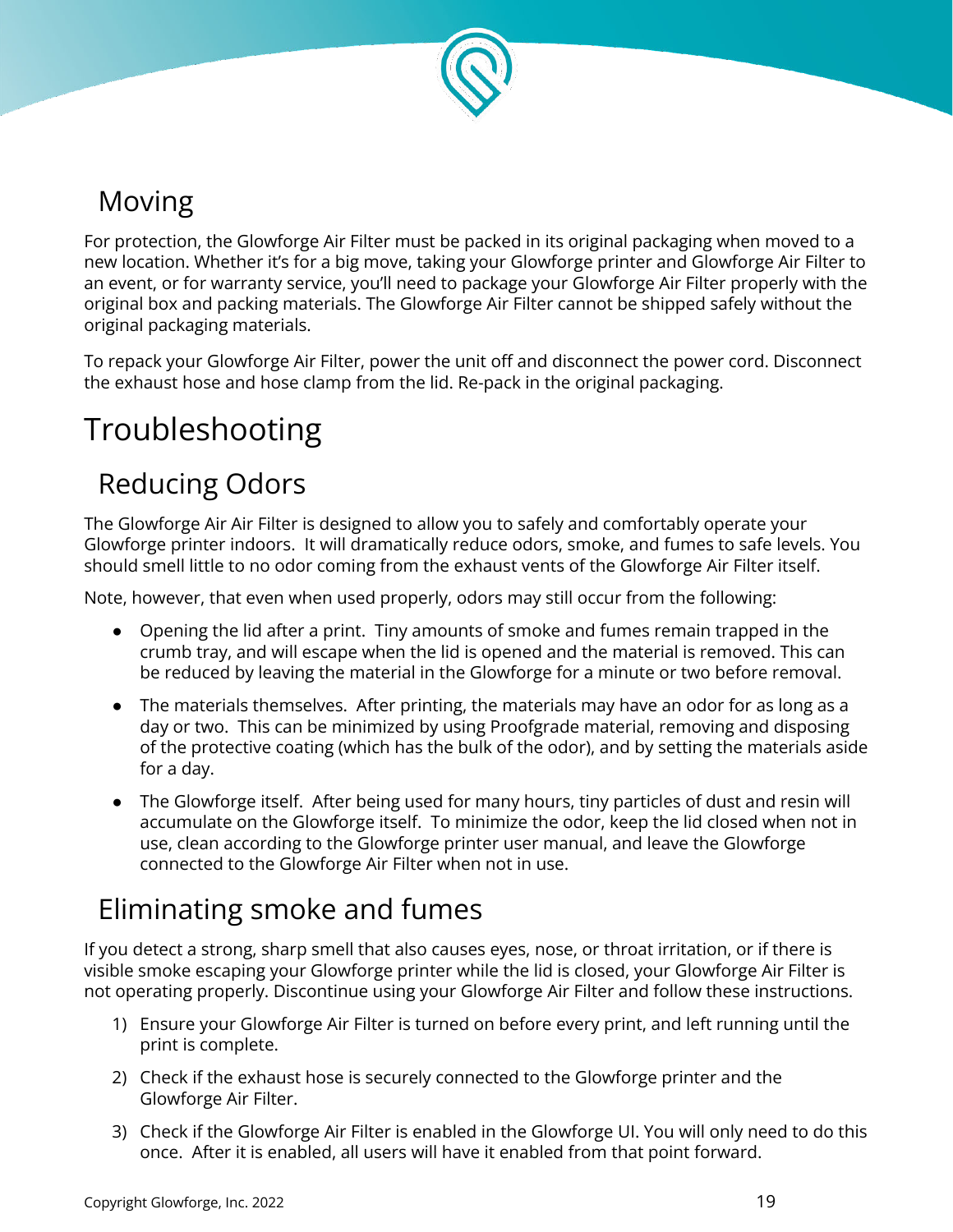

- 4) Make sure that, when you turn on your Glowforge Air Filter, you turn it on to the right setting. If the fan is moving too slow or too fast, the filter will not work properly.
- 5) Check if the hose is connected properly, with no more than three 90 degree turns.
- 6) Check if the materials you are using are laser-compatible. The Glowforge Air Filter has been tested with Proofgrade materials; other materials might have smoke and fumes that are not fully removed by the Glowforge Air Filter.
- 7) Change the filter cartridge. If you have been printing for a while, it may be time to replace your filter cartridge.
- 8) Inspect all four latches to be sure they are tightly closed.
- 9) Check the hose to make sure it is not kinked, squished, or twisted.
- 10) Remove the hose and inspect the inside to ensure it is not obstructed.
- 11) Review the "Reducing Odors" section above for other sources of smell.

 If all of these do not help, you are using a new filter and the "New" setting, and you are experiencing eye, nose, and throat irritation when using Proofgrade materials with your Glowforge Air Filter, stop using your Glowforge Air Filter and contact Glowforge support.

### Glowforge Air Filter doesn't turn on

 If the power switch is on, the machine is not running, and the power indicator doesn't light up, the fuse may need to be replaced.

### **Turn off and unplug your Glowforge Air Filter**

 **Remove and replace the fuse next to power switch** 

We have included a free spare fuse with your Glowforge Air Filter.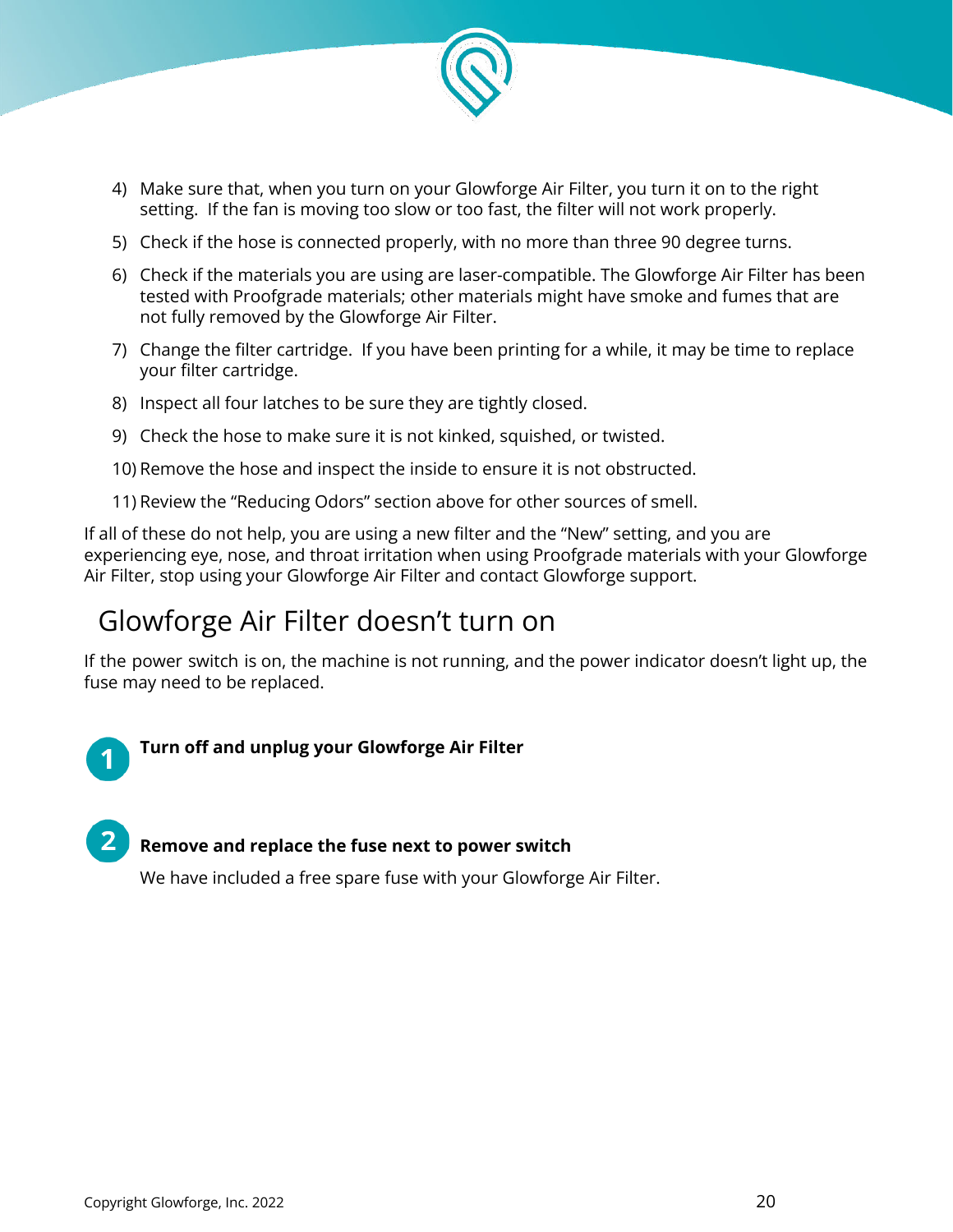



### Service

 Other than the procedures shown above, the Glowforge Air Filter may not be serviced or repaired by the user. Should service or repair be required, it must be returned to the factory; contact support@glowforge.com for instructions.

# Finding Community & Support

 Still have questions? Looking for ideas on getting the most from your Glowforge and Glowforge Air Filter? We're here to help you succeed!

### Community Forum

Most Glowforge owners have registered at the [Glowforge Community Forum,](https://community.glowforge.com/) where hundreds of Glowforge owners post each day. You'll find some incredibly talented (and helpful) folks who can provide assistance, suggestions, and ideas to help you make the most of your Glowforge and Glowforge Air Filter.